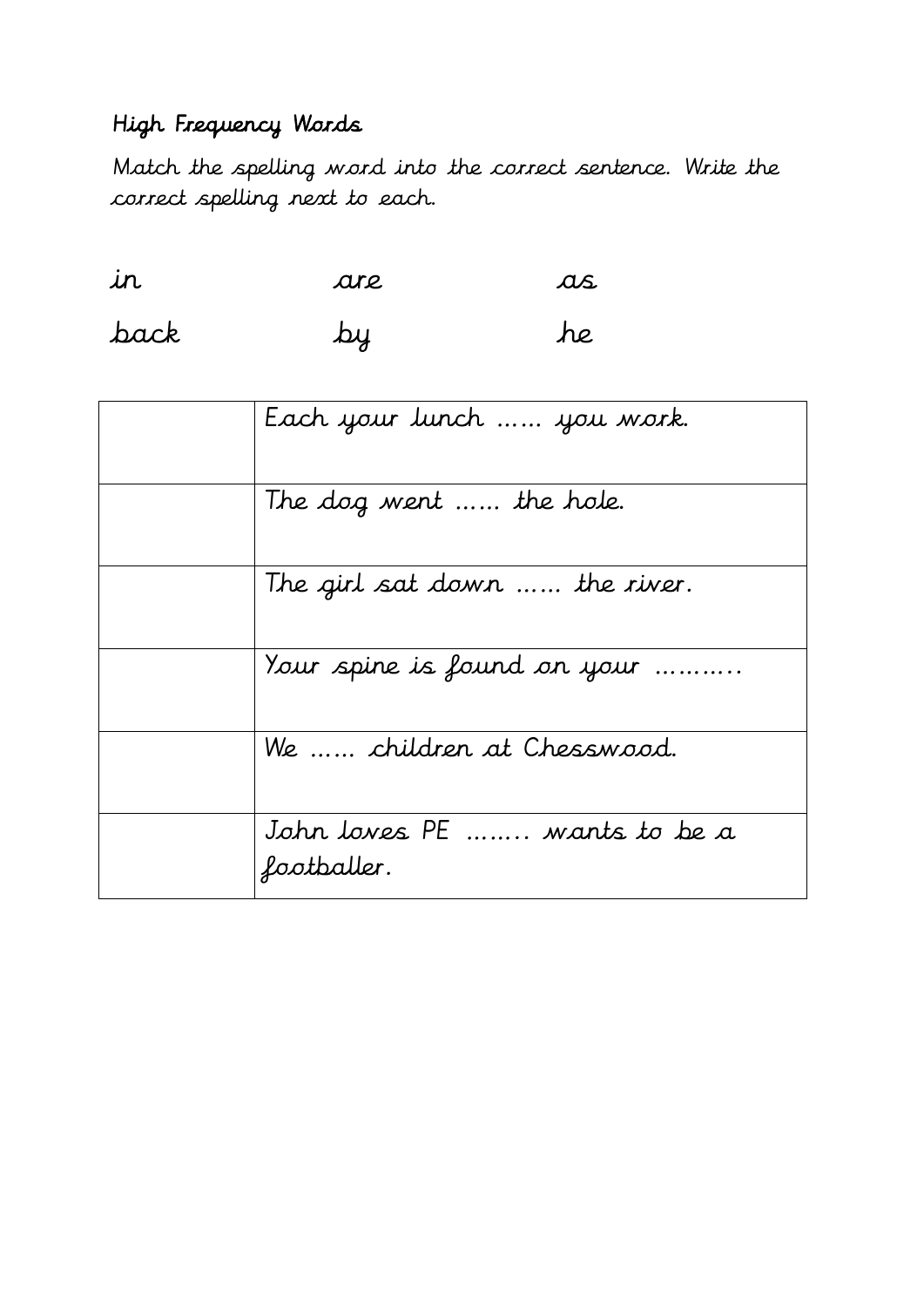

Match the spelling word to the correct definition. Write the correct spelling next to the definition.

| air  | bear | dare |
|------|------|------|
| pair | pear | care |

| to be brave enough or careless enough to do<br>something   |
|------------------------------------------------------------|
| the mixture of gases that surrounds the earth              |
| to be concerned                                            |
| two things that are alike and meant to be used<br>together |
| a sweet, juicy fruit that is shaped like a bell            |
| a large furry mammal with a short tail                     |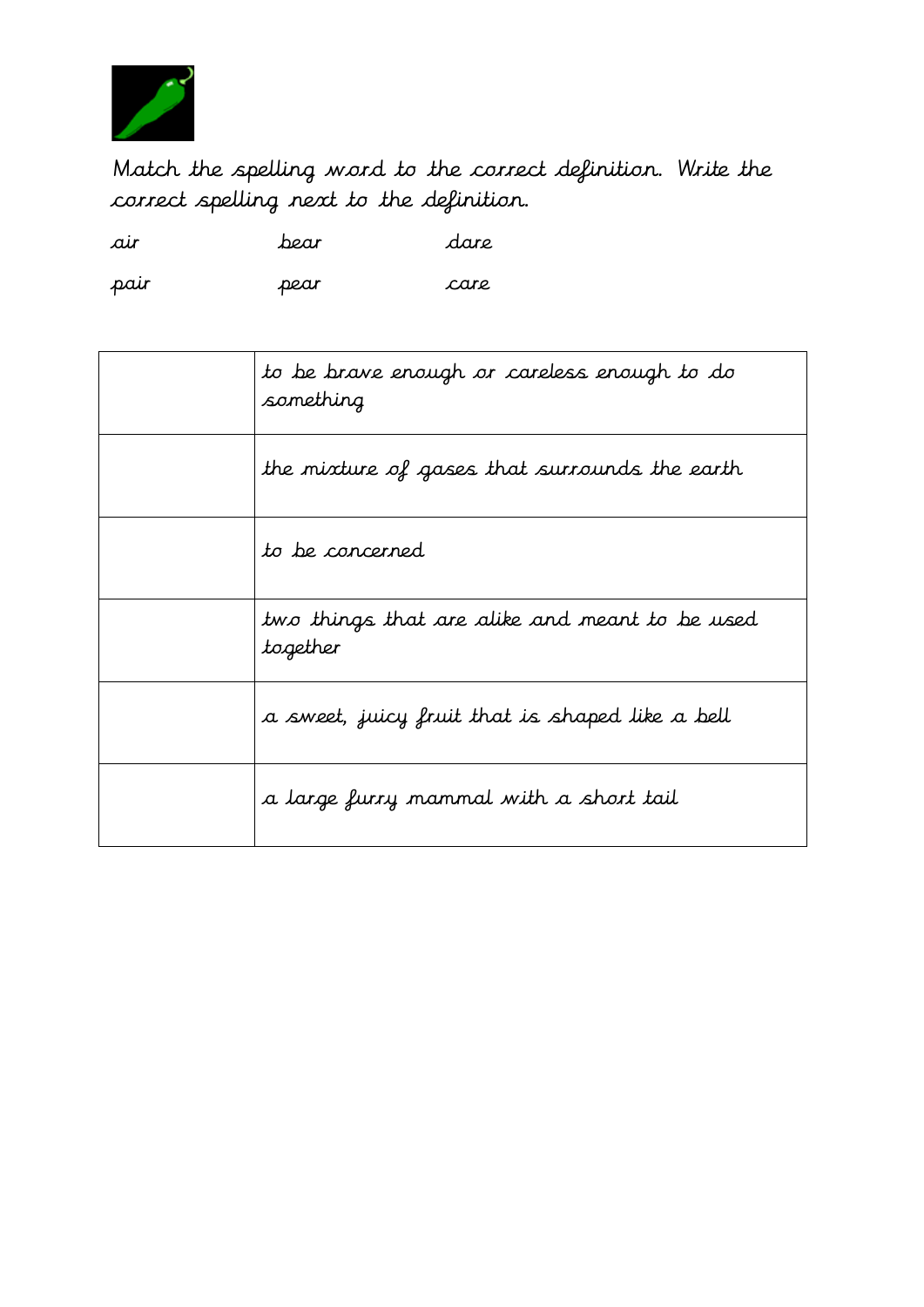

Read the clue and write the word that ends with -le or -el.

Select the correct spelling from this list, you will not need all of these words.

| pair | pear | care  |
|------|------|-------|
| hair | wear | share |
| fair | bear | dare  |

| to have or carry on one's person                                                             |
|----------------------------------------------------------------------------------------------|
| a thin, thread-like strand that grows from the skin<br>of humans and other mammals           |
| without showing favour and without allowing an<br>advantage for one side over another; just. |
| a large furry mammal with a short tail                                                       |
| to divide and give out to others while keeping a<br>portion for oneself                      |
| a sweet, juicy fruit that is shaped like a bell                                              |
| to be brave enough or careless enough to do<br>something                                     |